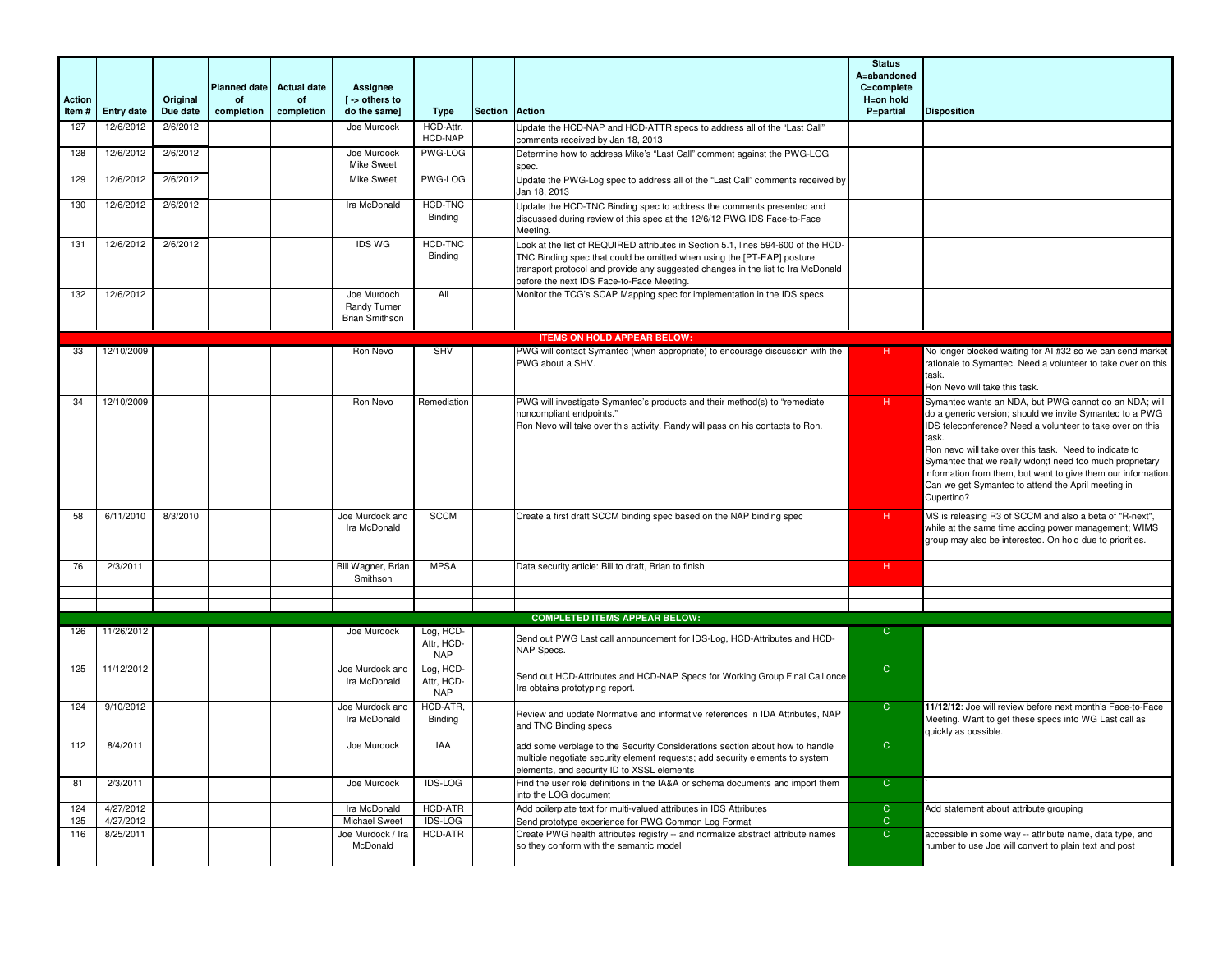| Action<br>Item# | <b>Entry date</b>      | Original<br>Due date | <b>Planned date</b><br>οf<br>completion | <b>Actual date</b><br>of<br>completion | Assignee<br>$\mathsf{I}$ -> others to<br>do the same] | Type                      | Section | <b>Action</b>                                                                                                                                                                                                                                                                                                                                                                                          | <b>Status</b><br>A=abandoned<br>C=complete<br>H=on hold<br>P=partial | <b>Disposition</b>                                                                                               |
|-----------------|------------------------|----------------------|-----------------------------------------|----------------------------------------|-------------------------------------------------------|---------------------------|---------|--------------------------------------------------------------------------------------------------------------------------------------------------------------------------------------------------------------------------------------------------------------------------------------------------------------------------------------------------------------------------------------------------------|----------------------------------------------------------------------|------------------------------------------------------------------------------------------------------------------|
| 118             | 10/6/2011              |                      |                                         |                                        | Joe Murdock                                           | HCD-ATR                   |         | Go through the HCD ATR and HCD NAP and change the names, data types to<br>the ASN.1 data type names with a mapping table to other data type naming<br>conventions, and codes so that the attributes sort functionally.<br>Update NAP and NEA specification to the latest version<br>Remove attributre code values from HCD Attribute spec. They should only exist<br>on the registry and binding specs | $\mathsf{C}$                                                         | Check with Mike on the status of this                                                                            |
| 123             | 4/12/2012              |                      |                                         |                                        | Ira McDonald                                          | HCD-TNC                   |         | Update TNC binding spec to align with the update HCD Attributes values and<br><b>IETF PT-TLS</b>                                                                                                                                                                                                                                                                                                       | $\mathsf{C}$                                                         |                                                                                                                  |
| 92              | 4/6/2011               |                      |                                         |                                        | <b>Michael Sweet</b>                                  | <b>IDS-LOG</b>            |         | Update the rational section to higher-level statements (see 4/6/2011 minutes)                                                                                                                                                                                                                                                                                                                          | $\mathsf{C}$                                                         | Check with Mike on the status of this                                                                            |
| 96              | 5/26/2011              |                      |                                         |                                        | Joe Murdock                                           | IDS-Model                 |         | Expand scenarios into use cases for security-related cases                                                                                                                                                                                                                                                                                                                                             | $\mathsf{C}$                                                         |                                                                                                                  |
| 122             | 3/15/2012              |                      |                                         |                                        | Joe Murdock                                           | Charter                   |         | Update charter for new officers                                                                                                                                                                                                                                                                                                                                                                        | $\overline{C}$                                                       | Ask Jessie if he will be co-chair                                                                                |
| 119             | 10/6/2011              |                      |                                         |                                        | Joe Murdock                                           | <b>IAA</b>                |         | Update the security schema to match the latest PWG authentication type                                                                                                                                                                                                                                                                                                                                 | $\mathsf{C}$                                                         |                                                                                                                  |
| 117             | 10/6/2011              |                      |                                         |                                        | <b>Brian Smithson</b>                                 | 2600 SD                   |         | provide a review copy of the proposed "terms of reference" to the IDS mailing list                                                                                                                                                                                                                                                                                                                     | $\overline{C}$                                                       |                                                                                                                  |
| 120             | 10/6/2011              |                      |                                         |                                        | Ira McDonald                                          |                           |         | Send a note to the SM group about Dublin Core                                                                                                                                                                                                                                                                                                                                                          | $\mathcal{C}$                                                        |                                                                                                                  |
| 121             | 10/6/2011              |                      |                                         |                                        | Joe Murdock                                           | admin                     |         | use Google calendar for IDS meetings                                                                                                                                                                                                                                                                                                                                                                   | $\mathsf{C}$                                                         |                                                                                                                  |
| 107             | 8/4/2011               |                      |                                         |                                        | Ira McDonald                                          | <b>TNC Binding</b>        |         | look at NEA common values wrt PWG defined attributes in NAP                                                                                                                                                                                                                                                                                                                                            | $\mathbf{C}$                                                         | Refer to AI 116                                                                                                  |
| 109             | 8/4/2011               |                      |                                         |                                        | Joe Murdock                                           | <b>TNC Binding</b>        |         | review how/why we did the HCD_CONFIG_FLAGS wrt supported/not supported<br>mixed in bitmaps                                                                                                                                                                                                                                                                                                             | $\mathsf{C}$                                                         | Refer to Al 116                                                                                                  |
| 115             | 8/4/2011               |                      |                                         |                                        | Joe Murdock                                           | IAA                       |         | add document element branch to security ticket                                                                                                                                                                                                                                                                                                                                                         | $\mathsf{C}$                                                         |                                                                                                                  |
| 114             | 8/4/2011               |                      |                                         |                                        | Joe Murdock                                           | IAA                       |         | add Dublin Core to document security ticket                                                                                                                                                                                                                                                                                                                                                            | $\mathsf{C}$                                                         |                                                                                                                  |
| 113             | 8/4/2011               |                      |                                         |                                        | Joe Murdock                                           | <b>IAA</b>                |         | add a fifth choice "document security" to request security attributes                                                                                                                                                                                                                                                                                                                                  | $\overline{C}$                                                       |                                                                                                                  |
| 111             | 8/4/2011               |                      |                                         |                                        | Joe Murdock                                           | IAA                       |         | change "request elements" to "negotiate elements"                                                                                                                                                                                                                                                                                                                                                      | $\mathsf{C}$                                                         |                                                                                                                  |
| 110             | 8/4/2011               |                      |                                         |                                        | Joe Murdock / Ira<br>McDonald                         | <b>IAA</b>                |         | change "attributes" to "elements"                                                                                                                                                                                                                                                                                                                                                                      | $\overline{C}$                                                       |                                                                                                                  |
| 108             | 8/4/2011               |                      |                                         |                                        | Ira McDonald                                          | <b>TNC Binding</b>        |         | consider normalizing abstract attribute names so they conform with the semantic<br>model                                                                                                                                                                                                                                                                                                               | $\mathsf{C}$                                                         | folded into AI #116                                                                                              |
| 106             | 8/4/2011               |                      |                                         |                                        | Joe Murdock / Ira<br>McDonald                         | <b>TNC Binding</b>        |         | consider IANA registration procedure for PWG health attribute types and how to<br>reference them in PWG specs, and registering new ones for binding-specific ones                                                                                                                                                                                                                                      | $\mathsf{C}$                                                         | see AI #116                                                                                                      |
| 105             | 8/4/2011               |                      |                                         |                                        | <b>Brian Smithson</b>                                 | 2600 SD                   |         | report on ICCC at October F2F                                                                                                                                                                                                                                                                                                                                                                          | $\mathsf{C}$                                                         |                                                                                                                  |
| 104             | 8/4/2011               |                      |                                         | 8/4/2011                               | <b>Brian Smithson</b>                                 | 2600 SD                   |         | post links to join CCVF and CCF                                                                                                                                                                                                                                                                                                                                                                        | $\mathsf{C}$                                                         |                                                                                                                  |
| 103             | 8/4/2011               |                      |                                         | 8/4/2011                               | <b>Brian Smithson</b>                                 | 2600 SD                   |         | post URL for IPA research report on MFP security                                                                                                                                                                                                                                                                                                                                                       | $\mathsf{C}$                                                         |                                                                                                                  |
| 102             | 8/4/2011               |                      |                                         |                                        | Joe Murdock                                           | Remediation               |         | retire the remediation document from the active list                                                                                                                                                                                                                                                                                                                                                   | $\overline{C}$                                                       |                                                                                                                  |
| 101             | 6/16/2011              |                      |                                         |                                        | Joe Murdock                                           | HCD-NAP                   |         | add new NAC attributes to NAP spec (see AI #86)                                                                                                                                                                                                                                                                                                                                                        | $\overline{A}$                                                       | decided not to do this on advice of TNC people                                                                   |
| 100             | 6/16/2011              |                      |                                         |                                        | <b>Brian Smithson</b>                                 | WG admin                  |         | add section to AI list for items on hold                                                                                                                                                                                                                                                                                                                                                               | $\overline{C}$                                                       |                                                                                                                  |
| 99<br>98        | 6/16/2011<br>5/26/2011 |                      |                                         |                                        | All<br><b>Brian Smithson</b>                          | <b>IDS-LOG</b><br>2600 SD |         | Send security-related use cases to Cloud Imaging and IPP WGs<br>Invite NIAP to June 30 teleconfeence                                                                                                                                                                                                                                                                                                   | $\mathsf{C}$<br>$\mathsf{A}$                                         | request has been made via PWG announce<br>on hold pending go/no-go decision on this project                      |
| 97              | 5/26/2011              |                      |                                         |                                        | <b>Brian Smithson</b>                                 | 2600 SD                   |         | Provide link to NDPP to IDS group and ask for review/comment by 6/16 meeting                                                                                                                                                                                                                                                                                                                           | $\mathsf{C}$                                                         |                                                                                                                  |
| 95              | 5/26/2011              |                      |                                         | 8/4/2011                               | Joe Murdock                                           | <b>IDS-IAA</b>            |         | Make all of the identification UUIDs in the schema required elements                                                                                                                                                                                                                                                                                                                                   | $\mathbf C$                                                          | need to merge with symantic model version                                                                        |
| 94              | 5/12/2011              |                      |                                         |                                        | Joe Murdock                                           | regts spec                |         | Placement of alerts in the symantic model document                                                                                                                                                                                                                                                                                                                                                     | $\mathsf{C}$                                                         |                                                                                                                  |
| 93              | 4/6/2011               |                      |                                         |                                        | <b>Brian Smithson</b>                                 | <b>IDS-LOG</b>            |         | Send a message to the list to solicit use cases for the log spec                                                                                                                                                                                                                                                                                                                                       | $\mathsf{C}$                                                         |                                                                                                                  |
| 91              | 4/6/2011               |                      |                                         |                                        | Joe Murdock                                           | WG admin                  |         | Update the definition of "imaging device" to include projectors and such, not just<br>HCDs                                                                                                                                                                                                                                                                                                             | $\mathsf{C}$                                                         | updated in charter                                                                                               |
| 90              | 4/6/2011               |                      |                                         |                                        | <b>Michael Sweet</b>                                  | <b>IDS-LOG</b>            |         | Change the title so as to PWG Common Log Format                                                                                                                                                                                                                                                                                                                                                        | $\mathsf{C}$                                                         |                                                                                                                  |
| 89              | 4/6/2011               |                      | 4/28/2011                               |                                        | <b>Brian Smithson</b>                                 | 2600.1 SD                 |         | Outline ideas/proposals for SD                                                                                                                                                                                                                                                                                                                                                                         | $\mathbf C$                                                          |                                                                                                                  |
| 88              | 4/6/2011               |                      |                                         |                                        | <b>Brian Smithson</b>                                 | 2600.1 SD                 |         | Post a reminder to the list to read the whitepaper<br>ftp://ftp.pwg.org/pub/pwg/ids/white/2600sd-20110223.pdf                                                                                                                                                                                                                                                                                          | $\overline{C}$                                                       |                                                                                                                  |
| 87              | 4/6/2011               |                      |                                         |                                        | Ira McDonald                                          | <b>TNC Binding</b>        |         | Inquire with S. Hanna about whether flat binding is appropriate for embedded<br>systems like MFPs, referring to IF-TLV document                                                                                                                                                                                                                                                                        | $\overline{C}$                                                       | TNC cannot be a flat binding; Ira will summarize in an email                                                     |
| 86              | 4/6/2011               |                      |                                         |                                        | Ira McDonald                                          | HCD-ATR                   |         | Inquire with S. Hanna about the importance (or lack) of having attributes for<br>authentication service, log URI, and log enabled                                                                                                                                                                                                                                                                      | $\overline{C}$                                                       |                                                                                                                  |
| 85              | 3/24/2011              |                      |                                         |                                        | <b>Brian Smithson</b>                                 | 2600.1 SD                 |         | Final review of project charter and send to SC for approval                                                                                                                                                                                                                                                                                                                                            | $\overline{A}$                                                       | make it initial draft in advance of F2F: will wait until kick-off<br>with NIAP before final review and SC review |
| 84              | 3/10/2011              |                      |                                         |                                        | Joe Murdock                                           | WG Admin                  |         | Review IDS Charter to make sure it still reflect new directions. Add discusion as a<br>F <sub>2</sub> F topic                                                                                                                                                                                                                                                                                          | $\mathsf{C}$                                                         | will do at the April F2F                                                                                         |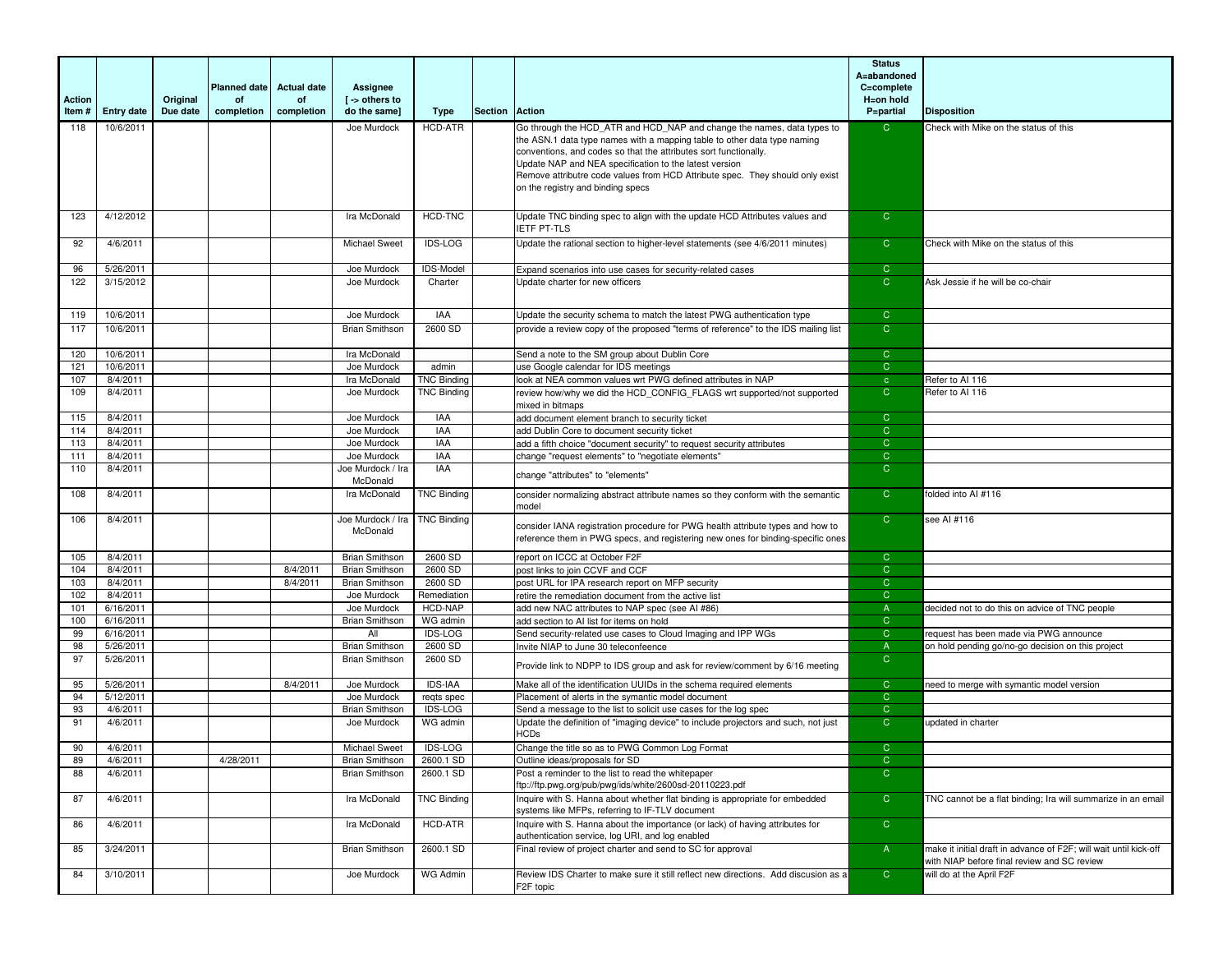|               |                      |                        |                     |                    |                                                      |                       |                |                                                                                                                                                                      | <b>Status</b><br>A=abandoned  |                                                                                                                                                              |
|---------------|----------------------|------------------------|---------------------|--------------------|------------------------------------------------------|-----------------------|----------------|----------------------------------------------------------------------------------------------------------------------------------------------------------------------|-------------------------------|--------------------------------------------------------------------------------------------------------------------------------------------------------------|
|               |                      |                        | <b>Planned date</b> | <b>Actual date</b> | Assignee                                             |                       |                |                                                                                                                                                                      | C=complete                    |                                                                                                                                                              |
| <b>Action</b> |                      | Original               | <b>of</b>           | of                 | [ -> others to                                       |                       |                |                                                                                                                                                                      | H=on hold                     |                                                                                                                                                              |
| Item#         | <b>Entry date</b>    | Due date               | completion          | completion         | do the same]                                         | Type                  | Section Action |                                                                                                                                                                      | P=partial                     | <b>Disposition</b>                                                                                                                                           |
| 83            | 2/24/2011            |                        |                     |                    | <b>Brian Smithson</b>                                | 2600.1 SD             |                | Propose a schedule for teleconferences with NIAP                                                                                                                     | $\mathbf C$                   | May 26 F2F, most likely 10-11am                                                                                                                              |
| 82            | 2/3/2011             |                        |                     |                    | <b>Brian Smithson</b>                                | 2600.1 SD             |                | Revise the charter draft as describe in the Feb F2F minutes                                                                                                          | $\mathsf{C}$                  |                                                                                                                                                              |
| 80            | 2/3/2011             |                        |                     |                    | <b>Brian Smithson</b>                                | WG admin              |                | Update the description of the IDS WG to include scope that is larger than just<br>NAC/NAP/etc                                                                        | $\overline{C}$                |                                                                                                                                                              |
| 79            | 2/3/2011             |                        |                     |                    | Joe Murdock                                          | Common<br>Regts       |                | Change name from IDS-CR to IDS-REQ                                                                                                                                   | $\mathsf{C}$                  |                                                                                                                                                              |
| 78            | 2/3/2011             |                        |                     |                    | Joe Murdock                                          | Log spec              |                | Change name from IDS-CLF to IDS-LOG                                                                                                                                  | $\mathsf{C}$                  |                                                                                                                                                              |
| 77            | 2/3/2011             |                        |                     |                    | Joe Murdock                                          | NAP Binding           |                | Needs a prototype                                                                                                                                                    | $\overline{A}$                | Still                                                                                                                                                        |
| 75            | 1/13/2011            |                        |                     |                    | Joe Murdock<br>Ira mcDonald<br><b>Bill Wagner</b>    | <b>MPSA</b>           |                | <b>MPSA Security article</b>                                                                                                                                         | $\mathsf{C}$                  | Also a WIMS action item                                                                                                                                      |
| 74            | 12/9/2010            |                        |                     |                    | Joe Murdock                                          | security tkt          |                | add a digital signature to the security ticket                                                                                                                       | $\mathbf C$                   |                                                                                                                                                              |
| 73            | 12/9/2010            |                        |                     |                    | Joe Murdock<br>Ira McDonald<br>Ron Nevo              | regts spec            |                | start an IDS common requirements spec to include out-of-scope and terminology<br>sections                                                                            | $\overline{C}$                | Base on new PWG template<br>Renamed "IDS model"                                                                                                              |
| 72            | 12/9/2010            |                        |                     |                    | Joe Murdock                                          | IA&A                  |                | direction is not "recommendations only", it is "requirements and<br>recommendations" (pointing to existing standards) because there will be a<br>conformance section | $\overline{C}$                | Moved to comments for IAA specification                                                                                                                      |
| 71            | 12/9/2010            |                        |                     | 1/27/2011          | Joe Murdock                                          | <b>ATR</b>            |                | propose by email a multivalued attribute for log location (a URI) to be added to<br><b>HCD-ATR</b>                                                                   | $\overline{C}$                | Posted for discussion at Feb F2F                                                                                                                             |
| 70            | 12/9/2010            | 1/14/2011              |                     |                    | <b>Brian Smithson</b>                                | admin                 |                | Make arrangements for F2F meeting with NIAP/other schemes at Ricoh SF during<br><b>RSA</b> week                                                                      | $\mathsf{C}$                  |                                                                                                                                                              |
| 67            | 10/28/2010           |                        |                     |                    | Joe Murdock<br>Ira McDonald                          | auth                  |                | Write IDS-Identification-Authentication-and-Authorization-Framework specification                                                                                    | $\overline{C}$                |                                                                                                                                                              |
| 69            | 12/2/2010            |                        |                     |                    | Michael Sweet                                        | log format            |                | Write HCD Logging specification                                                                                                                                      | $\mathsf{C}$                  | New draft Feb 2011                                                                                                                                           |
| 68            | 12/2/2010            |                        |                     |                    | Joe Murdock                                          | auth                  |                | Define IAA Security Ticket (per October 2010 F2F)                                                                                                                    | $\overline{C}$                |                                                                                                                                                              |
| 66            | 10/20/2010           |                        |                     | 2/2/2011           | <b>Brian Smithson</b><br>Joe Murdock<br>Ira McDonald | admin                 |                | Create a project charter for creating IEEE 2600.1 Supporting Documents                                                                                               | $\overline{C}$                | Posted for discussion at Feb F2F                                                                                                                             |
| 65            | 10/20/2010           |                        |                     |                    | Joe Murdock<br><b>Brian Smithson</b>                 | admin                 |                | Update the PWG-IDS Charter                                                                                                                                           | $\overline{C}$                | See AI 66 for Project Charter                                                                                                                                |
| 64            | 9/30/2010            |                        |                     |                    | Joe Murdock                                          |                       |                | Outline an overview of IA&A                                                                                                                                          | $\mathsf{C}$                  | reviewed at F2F                                                                                                                                              |
| 63            | 8/6/2010             |                        |                     |                    | <b>Bill Wagner</b>                                   | <b>MPSA</b>           |                | Add the plan to a new section of the PWG wiki                                                                                                                        | $\overline{C}$                | Intro completed but no plan yet and not yet linked to the<br>main page                                                                                       |
| 62            | 8/6/2010             |                        |                     | 9/29/2010          | Joe Murdock                                          | <b>ATR</b>            |                | Add Natural Language to the conformance list in HCD-ATR section 6                                                                                                    | $\mathbf C$                   |                                                                                                                                                              |
| 61            | 8/6/2010             |                        |                     | 9/29/2010          | Joe Murdock                                          | ATR and<br><b>NAP</b> |                | Change the firmware patches list order from reverse to normal in both HCD-ATR<br>and HCD-NAP                                                                         | $\overline{C}$                |                                                                                                                                                              |
| 60            | 6/11/2010            |                        |                     |                    | Joe Murdock                                          | auth                  |                | First draft of potential resource predicate values (objects, operations, etc.)                                                                                       | $\mathsf{C}$                  | See AI 67 and 68                                                                                                                                             |
| 59            | 6/11/2010            | 8/3/2010               |                     | 8/3/2010           | Michael Sweet                                        | log format            |                | Create a first draft of a common logging specification                                                                                                               | $\mathsf{C}$                  |                                                                                                                                                              |
| 57            | 6/11/2010            |                        |                     |                    | Joe Murdock                                          | ATR and<br><b>NAP</b> |                | Patch attributes should be array of patches in order they are applied                                                                                                | $\overline{C}$                |                                                                                                                                                              |
| 56            | 6/11/2010            |                        |                     |                    | Pete Zehler<br>Ira                                   | Schema                |                | Make simple element xxxPatches as a complex type sequence 0~n xxxPatch                                                                                               | $\mathsf{C}$                  |                                                                                                                                                              |
| 55            | 6/11/2010            | 8/3/2010               |                     |                    | Joe Murdock                                          | ATR                   |                | Add language attribute to ATR                                                                                                                                        | $\mathsf{C}$                  |                                                                                                                                                              |
| 54            | 6/11/2010            | 8/3/2010<br>6/10/2010  |                     |                    | Joe Murdock                                          | <b>NAP</b>            |                | Make language attribute required                                                                                                                                     | $\mathbf C$<br>$\overline{C}$ |                                                                                                                                                              |
| 53            | 5/20/2010            |                        |                     |                    | Joe Murdock                                          |                       |                | Write an MPSA newsletter article for publication in November                                                                                                         |                               | Joe will work with Bill on articles, surveys, etc., to create and<br>maintain a presence with MPSA.<br>Planning to have something to review at the next F2F. |
| 52            | 5/20/2010            | 6/10/2010              | 6/11/2010           |                    | all                                                  | log format            |                | Look at LogFS (http://www.logfs.org) and syslog<br>(http://datatracker.ietf.org/wg/syslog/ and optionally http://www.syslog.org/)                                    | $\mathsf{C}$                  | we will follow syslog                                                                                                                                        |
| 51            | 4/8/2010             |                        |                     | 6/5/2010           | Randy Turner                                         | log format            |                | compile wishlist for standard log content and format                                                                                                                 | $\mathsf C$                   |                                                                                                                                                              |
| 50            | 4/8/2010             | 4/22/2010              |                     | 5/18/2010          | <b>Brian Smithson</b>                                | log format            |                | summarize current log standards for 2600.1                                                                                                                           | $\overline{C}$                | posted to ftp ids/white                                                                                                                                      |
| 49            | 4/8/2010             | 4/22/2010              | 6/11/2010           | 6/11/2010          | all                                                  | auth                  |                | look at XACML and geoXACML (www.geoxacml.org)                                                                                                                        | $\overline{C}$                |                                                                                                                                                              |
| 48<br>47      | 4/8/2010             | 4/22/2010              | 6/11/2010           | 6/9/2010           | Randy Turner<br>all                                  | auth                  |                | post to the IDS list the problem statement about authorization<br>Take another look at SCAP and figure out what if anything to do in IDS                             | $\mathbf C$<br>$\overline{A}$ |                                                                                                                                                              |
| 46            | 4/8/2010<br>4/8/2010 | 4/22/2010<br>4/22/2010 |                     | 4/22/2010          | Joe Murdock                                          | general<br>all docs   |                | Change document titles (and page headers, and references to the documents)<br>according to PWG decision to use the acronym and not the entire name "Printer"         | $\overline{C}$                | consider re-opening in Q3 2010<br>not the NEA doc, since it is going away                                                                                    |
|               |                      |                        |                     |                    |                                                      |                       |                | Working Group".                                                                                                                                                      |                               |                                                                                                                                                              |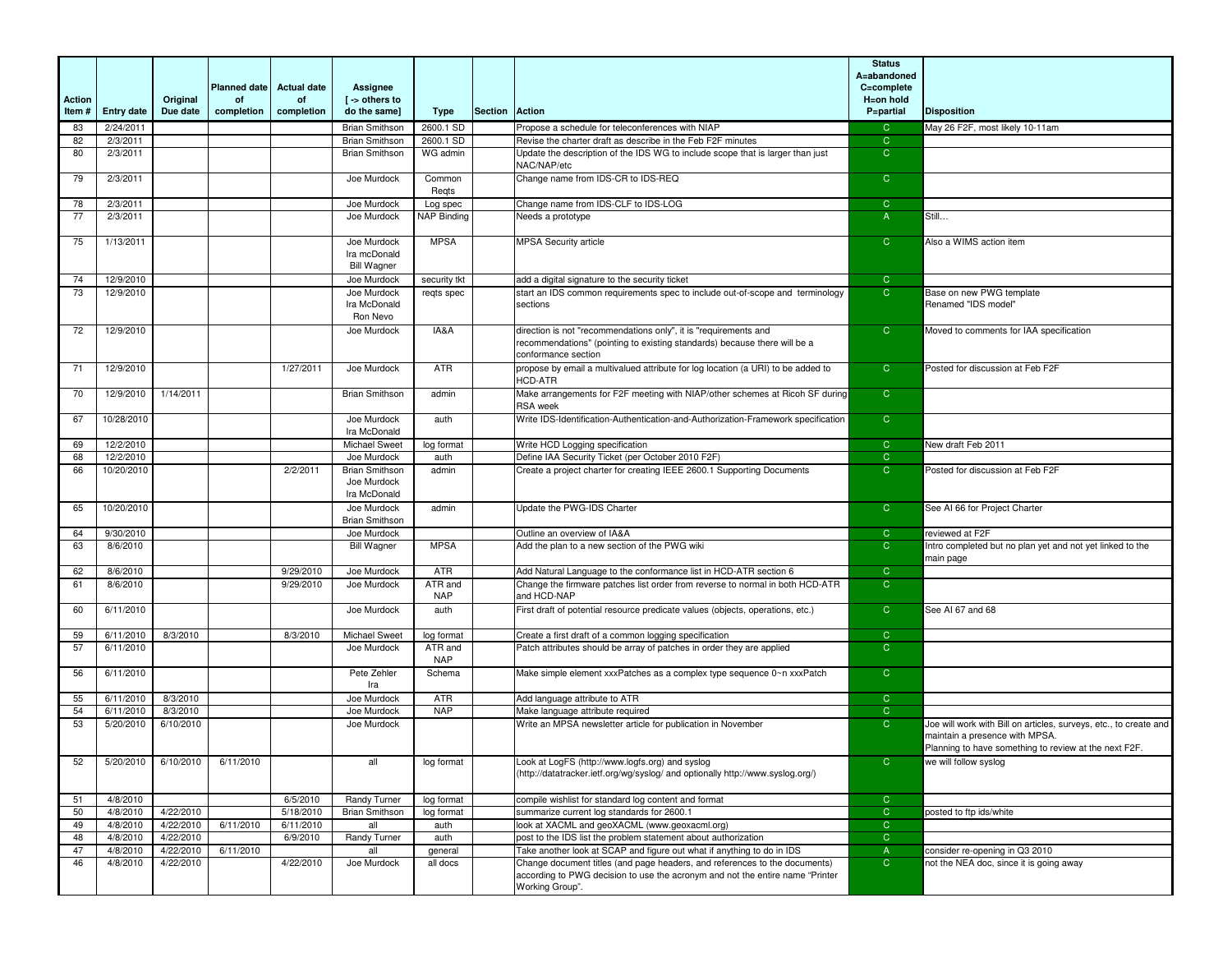|        |                   |           |                           |                          |                                               |                      |                |                                                                                                                                                                                                                                                                     | <b>Status</b><br>A=abandoned |                                                                                                                                                                                           |
|--------|-------------------|-----------|---------------------------|--------------------------|-----------------------------------------------|----------------------|----------------|---------------------------------------------------------------------------------------------------------------------------------------------------------------------------------------------------------------------------------------------------------------------|------------------------------|-------------------------------------------------------------------------------------------------------------------------------------------------------------------------------------------|
| Action |                   | Original  | <b>Planned date</b><br>of | <b>Actual date</b><br>of | Assignee<br>[ -> others to                    |                      |                |                                                                                                                                                                                                                                                                     | C=complete<br>H=on hold      |                                                                                                                                                                                           |
| Item#  | <b>Entry date</b> | Due date  | completion                | completion               | do the same]                                  | Type                 | Section Action |                                                                                                                                                                                                                                                                     | P=partial                    | <b>Disposition</b>                                                                                                                                                                        |
| 45     | 4/8/2010          |           |                           |                          | Ira McDonald Pete<br>Zehler                   | Attributes           |                | Add HCD attributes to the system object in the MFD semantic model                                                                                                                                                                                                   | $\overline{C}$               |                                                                                                                                                                                           |
| 44     | 3/11/2010         |           |                           | 8/4/2011                 | Ira McDonald                                  | <b>TNC Binding</b>   |                | <b>TCG TNC Binding document</b>                                                                                                                                                                                                                                     | $\overline{C}$               | Make it a TCG/TNC and IETF NEA document, prefering<br><b>ETF types over TCG.</b>                                                                                                          |
| 43     | 2/25/2010         |           |                           | 3/11/2010                | Randy Turner                                  | <b>NEA Binding</b>   |                | Talk to Steve Hanna about recasting the NEA Binding document as a TCG TNC<br><b>Binding document</b>                                                                                                                                                                | $\overline{C}$               | Steve said yes                                                                                                                                                                            |
| 42     | 2/25/2010         |           |                           | 4/8/2010                 | Joe Murdock<br>Jerry Thrasher<br>Ira McDonald | Attributes           |                | add a table of XML data type mapping for the semantic model and some brief<br>normative text suggesting these items should be added to the MFD system object                                                                                                        | $\overline{C}$               |                                                                                                                                                                                           |
| 41     | 2/25/2010         |           | 8/3/2010                  | 7/30/2010                | Joe Murdock                                   | Remediation          |                | look at providing a remediation specification                                                                                                                                                                                                                       | $\overline{C}$               | Joe has begun making an actual spec for remediation based<br>on whitepaper                                                                                                                |
| 40     | 2/11/2010         | 2/22/2010 |                           | 2/22/2010                | <b>Brian Smithson</b><br>Joe Murdock          | agenda               |                | add "how to implement remediation" to next meeting agenda                                                                                                                                                                                                           | $\overline{C}$               |                                                                                                                                                                                           |
| 39     | 2/11/2010         | 2/25/2010 |                           | 2/12/2010                | Joe Murdock                                   | Remediation          |                | post remediation document to whitepapers, add date stamp to filename                                                                                                                                                                                                | $\mathbf C$                  |                                                                                                                                                                                           |
| 38     | 2/11/2010         |           | 6/10/2010                 | 6/7/2010                 | Joe Murdock                                   | Binding docs         |                | Investigate localization issue                                                                                                                                                                                                                                      | $\mathsf{C}$                 | Cannot find any information about this in MS documents;<br>Joe will add a localization attribute to the NAP binding spec                                                                  |
| 37     | 2/11/2010         |           |                           |                          | Jerry Thrasher                                | Attributes           |                | Same as AI #36                                                                                                                                                                                                                                                      | $\overline{C}$               |                                                                                                                                                                                           |
| 36     | 1/21/2010         |           |                           | 3/10/2010                | <b>Brian Smithson</b><br>Joe Murdock          | <b>NAP Binding</b>   |                | In acknowledgments: change Dave Whitehead affiliation to "independent<br>contractor" and Peter Cybuck to Kyocera Mita, and change Ron Bergman's<br>contact information to be consistent with what appears in IPP 2.0. Check to see if<br>Kevin Sigl is still at HP. | $\overline{C}$               | according to his linkedin page, Kevin is still at HP                                                                                                                                      |
| 35     | 12/10/2009        |           |                           | 4/22/2010                | Joe Murdock                                   | Remediation          |                | Joe Murdock will investigate Microsoft's method(s) of remediation. [Is it<br>accomplished by passing a URL?]                                                                                                                                                        | $\overline{C}$               | Yes it is                                                                                                                                                                                 |
| 32     | 12/10/2009        |           | 4/22/2010                 | 4/22/2010                | Joe Murdock                                   | Market<br>research   |                | Joe Murdock will to develop a "Market Rationale" document - with help from<br>within Sharp.                                                                                                                                                                         | $\overline{C}$               | first draft published; update and post for discussion on<br>4/22/10                                                                                                                       |
| 31     | 12/10/2009        |           |                           |                          | <b>Brian Smithson</b><br>Joe Murdock          | <b>NAP Binding</b>   |                | Brian Smithson or Joe Murdock will update the note in Appendix X in the NAP<br>document to indicate that the PWG Secretary will "remove this Section."                                                                                                              | $\overline{C}$               |                                                                                                                                                                                           |
| 30     | 12/10/2009        |           |                           |                          | <b>Brian Smithson</b><br>Joe Murdock          | <b>NAP Binding</b>   |                | Brian Smithson or Joe Murdock will clean up the NAP document, accepting the<br>Dec 3 modifications, and will distribute an updated revision as Prototype status.                                                                                                    | $\overline{C}$               |                                                                                                                                                                                           |
| 29     | 12/10/2009        |           |                           |                          | Joe Murdock                                   | Market<br>research   |                | Joe Murdock will [edit and] post Peter Cybuck's information about market<br>research                                                                                                                                                                                | $\overline{C}$               | Due to proprietary concerns, specific information cannot be<br>oosted.                                                                                                                    |
| 28     | 11/12/2009        |           |                           | 4/8/2010                 | Jerry Thrasher                                | <b>NAP Binding</b>   |                | Jerry Thrasher will send a note to Mike Fenelon to find out if/how it is possible to<br>handle multiple SHVs for the same environment, the same device class, and<br>[possibly] the same SMI number (i.e., PWG)?                                                    | $\overline{A}$               | No response from anyone at Microsoft since at least<br>November.                                                                                                                          |
| 27     | 10/15/2009        |           |                           | 2/11/2010                | Joe Murdock                                   | <b>NAP Binding</b>   |                | Joe Murdock will add NAP System Health ID to NAP Binding document and<br>determine how to register a PWG system health ID value.                                                                                                                                    | $\overline{C}$               | it uses the IANA value, so it is in effect already registered                                                                                                                             |
| 26     | 10/15/2009        |           |                           |                          | Joe Murdock                                   | <b>SCCM</b>          |                | Joe Murdock will follow up with Eran Dvir (Microsoft) about the SCCM issues,<br>questions, and capabilities. [Ref: AI #22]                                                                                                                                          | $\overline{A}$               |                                                                                                                                                                                           |
| 25     | 9/17/2009         |           |                           |                          | Peter Cybuck                                  | Market<br>research   |                | Peter Cybuck will do some market research about whether customers will accept<br>the proposed method of gaining network access via SCCM.                                                                                                                            | $\overline{C}$               | Yes, large but unspecified companies are interested.                                                                                                                                      |
| 24     | 8/18/2009         |           |                           | 10/15/2009               | Randy Turner                                  | <b>NEA Binding</b>   |                | Randy Turner will ask the NEA e-mail list about their assumptions on modeling<br>[sub-]components with regard to MFD subunits. (Why does NEA not address<br>BIOS and/or NICs as components within a PC?)                                                            | $\overline{C}$               | Randy has received two responses. Steve Hanna (NEA<br>Chair) is working on a list of comments on the NEA binding<br>document.                                                             |
| 23     | 8/18/2009         |           |                           |                          | Mike Fenelon                                  | Value<br>Proposition |                | Mike Fenelon will take on the responsibility for creating a "value proposition"<br>document to help justify the reason behind HCD NAP development. Peter Cybuck<br>and Ron Nevo will provide market information as possible.                                        | $\overline{A}$               | Jane Maliouta has transferred groups and will no longer work<br>on this task. Mike is attempting to find the right person within<br>Microsoft to do the actual work. (subsumed by AI #32) |
| 22     | 8/18/2009         |           |                           | 10/15/2009               | Joe Murdock                                   | <b>NAP Binding</b>   |                | Joe Murdock will examine the possible mapping of HCD attributes to SCCM and<br>evaluate the resulting "HCD health assessment" benefit. [This should also result<br>in a list of deficiencies and recommended extensions to be suggested to the MS<br>NAP team.]     | $\mathsf{C}$                 | Proposed mapping spreadsheet was distributed. Questions<br>have been sent to Microsoft.                                                                                                   |
| 21     | 8/6/2009          |           |                           | 8/18/2009                | Joe Murdock                                   | <b>NAP Binding</b>   |                | Joe Murdock will update the NAP Binding specification to address the comments<br>from the June face-to-face meeting and post for review.                                                                                                                            | $\overline{C}$               |                                                                                                                                                                                           |
| 20     | 7/9/2009          |           |                           | 9/17/2009                | Randy Turner                                  |                      |                | Randy Turner will post a link to the RSA discussion of TPM alternatives.                                                                                                                                                                                            | $\overline{C}$               |                                                                                                                                                                                           |
| 19     | 6/23/2009         |           |                           | 8/18/2009                | Ron Nevo                                      |                      |                | Ron Nevo will collect all questions for the Microsoft NAP team that are submitted                                                                                                                                                                                   | $\overline{C}$               |                                                                                                                                                                                           |
|        |                   |           |                           |                          |                                               |                      |                | to the IDS reflector and will pass them along to Microsoft.                                                                                                                                                                                                         |                              |                                                                                                                                                                                           |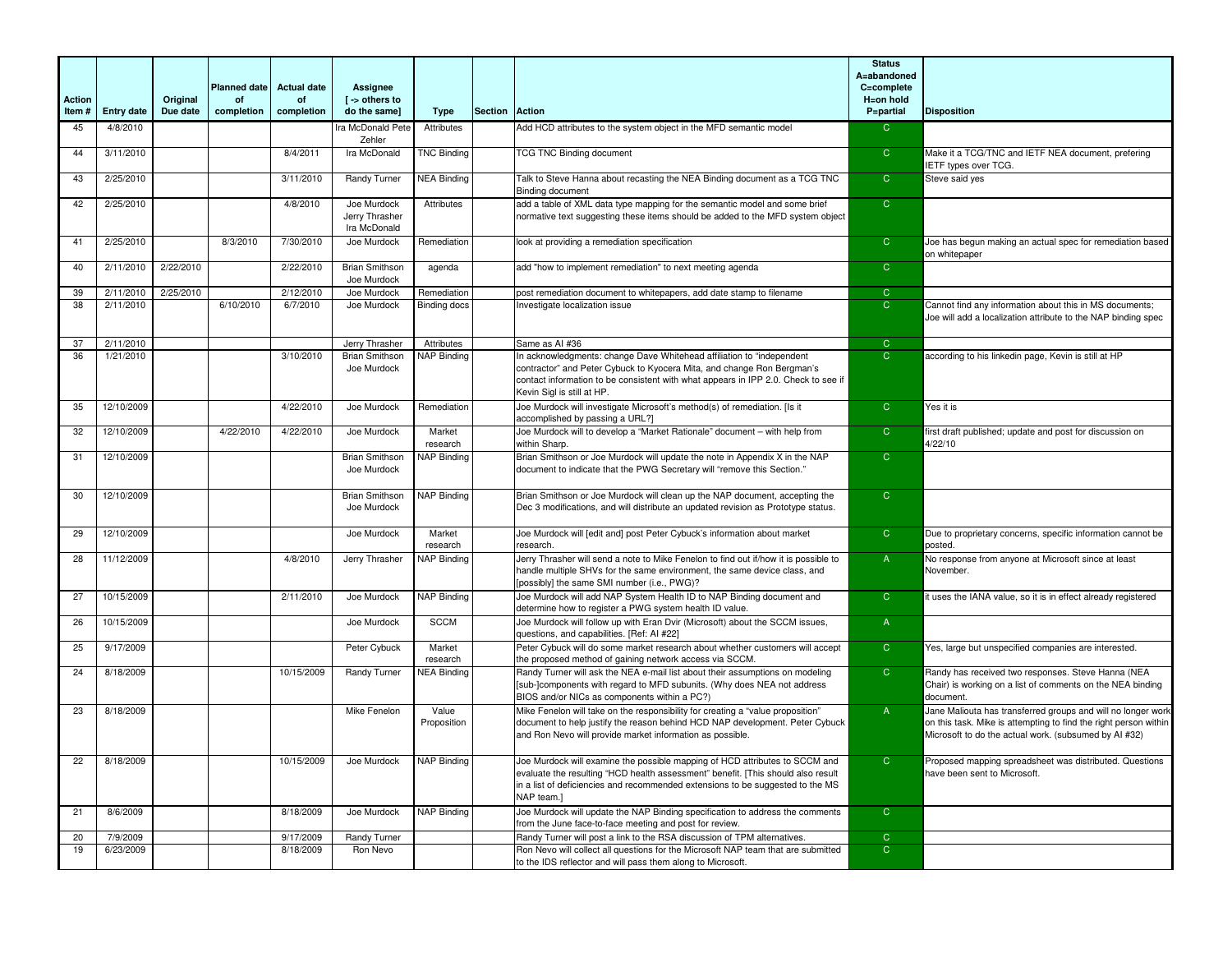|                        |                   |          |                           |                          |                                |                         |                |                                                                                                                                                                                                                                                                                                                                                                                                                                                                                          | <b>Status</b><br>A=abandoned |                                                                                                                                                                                                                                  |
|------------------------|-------------------|----------|---------------------------|--------------------------|--------------------------------|-------------------------|----------------|------------------------------------------------------------------------------------------------------------------------------------------------------------------------------------------------------------------------------------------------------------------------------------------------------------------------------------------------------------------------------------------------------------------------------------------------------------------------------------------|------------------------------|----------------------------------------------------------------------------------------------------------------------------------------------------------------------------------------------------------------------------------|
|                        |                   | Original | <b>Planned date</b><br>of | <b>Actual date</b><br>of | Assianee<br>[ -> others to     |                         |                |                                                                                                                                                                                                                                                                                                                                                                                                                                                                                          | C=complete<br>H=on hold      |                                                                                                                                                                                                                                  |
| <b>Action</b><br>Item# | <b>Entry date</b> | Due date | completion                | completion               | do the samel                   | Type                    | <b>Section</b> | <b>Action</b>                                                                                                                                                                                                                                                                                                                                                                                                                                                                            | P=partial                    | <b>Disposition</b>                                                                                                                                                                                                               |
| 18                     | 6/23/2009         |          |                           | 8/6/2009                 | Brian Smithson,<br>Joe Murdock | <b>NAP Binding</b>      |                | Brian Smithson and/or Joe Murdock will include the attributes that were added to<br>the latest Attribute specification in the next version of the NAP Binding document.                                                                                                                                                                                                                                                                                                                  | $\mathsf{C}$                 |                                                                                                                                                                                                                                  |
| 17                     | 6/23/2009         |          |                           | 8/18/2009                | Joe Murdock                    |                         |                | Joe Murdock will send an e-mail to one of the NAP team members asking his<br>opinion on the use of an opaque value for HCD Certification State-and<br>specifically the topic of using vendor-specific plug-ins.                                                                                                                                                                                                                                                                          | $\overline{C}$               |                                                                                                                                                                                                                                  |
| 16                     | 6/4/2009          |          |                           | 6/18/2009                | Jerry Thrasher                 | F2F                     |                | Jerry Thrasher will add the topic of including IDS information in the MFD Semantic<br>Model to the June Plenary meeting.                                                                                                                                                                                                                                                                                                                                                                 | $\overline{C}$               |                                                                                                                                                                                                                                  |
| 15                     | 6/4/2009          |          |                           | 6/23/2009                | Jerry Thrasher                 | Attributes              |                | Jerry Thrasher will create yet another draft of the Attribute document to include<br>corrections identified at the June 4 teleconference.                                                                                                                                                                                                                                                                                                                                                | $\overline{C}$               |                                                                                                                                                                                                                                  |
| 14                     | 5/21/2009         |          |                           | 6/4/2009                 | <b>Brian Smithson</b>          | <b>TCG</b>              |                | Brian Smithson will communicate the results of the straw poll to the TCG board<br>member responsible for the TCG HCWG.                                                                                                                                                                                                                                                                                                                                                                   | $\overline{C}$               |                                                                                                                                                                                                                                  |
| 13                     | 4/29/2009         |          |                           | 5/21/2009                | Dave Whitehead                 | Telecon                 |                | Dave Whitehead will announce the next teleconference.                                                                                                                                                                                                                                                                                                                                                                                                                                    | $\overline{C}$               |                                                                                                                                                                                                                                  |
| 12                     | 4/29/2009         |          |                           | 7/20/2009                | Mike Fenelon                   | <b>NAP</b>              |                | Mike Fenelon will coordinate the next opportunity for a discussion with the<br>Microsoft NAP team.                                                                                                                                                                                                                                                                                                                                                                                       | $\overline{C}$               |                                                                                                                                                                                                                                  |
| 11                     | 4/29/2009         |          |                           | 5/21/2009                | Dave Whitehead                 | <b>NEA</b>              |                | Dave Whitehead will send a note to Steve Hanna providing the details of the<br>group's resolutions to his comments.                                                                                                                                                                                                                                                                                                                                                                      | $\overline{C}$               |                                                                                                                                                                                                                                  |
| 10                     | 4/16/2009         |          |                           | 11/12/2009               | <b>Brian Smithson</b>          | <b>TCG</b>              |                | Brian Smithson will investigate whether a formal relationship document can be<br>created between TCG and PWG. He will find out their position on liaison<br>agreements.                                                                                                                                                                                                                                                                                                                  | $\overline{C}$               | TCG Board says we can continue with the existing informal<br>relationship. It will be similar to the relationship held with the<br>IEEE P2600 group. [Status information, but no document<br>access.]                            |
| 9                      | 4/16/2009         |          |                           | 4/29/2009                | All                            | <b>TCG</b>              |                | Everyone will review Steve Hanna's comments<br>[http://www.pwg.org/hypermail/ids/0242.html] and be prepared for discussion at<br>the next face-to-face meeting.                                                                                                                                                                                                                                                                                                                          | $\overline{C}$               |                                                                                                                                                                                                                                  |
| 8                      | 3/26/2009         |          |                           | 5/21/2009                | Ron Nevo.<br>Dave Whitehead    | Action items            |                | Ron and Dave will maintain an Action Item spreadsheet that assigns unique IDs<br>to each Action Item and retains the resolution history.                                                                                                                                                                                                                                                                                                                                                 | $\overline{C}$               |                                                                                                                                                                                                                                  |
|                        | 3/26/2009         |          |                           | 5/21/2009                | Dave Whitehead                 | Attributes<br>Microsoft |                | Dave Whitehead and Randy Turner will compile a set of questions that are<br>intended for Microsoft—and maintain the answers on an ongoing basis for future<br>reference. This list should include the topic of the four SOH attributes:<br>MS-Quarantine-State<br>MS-Machine-Inventory<br>MS-Packet-Info<br>MS-CorrelationId                                                                                                                                                             | $\overline{C}$               |                                                                                                                                                                                                                                  |
| 6                      | 3/26/2009         |          |                           | 3/26/2009                | Randy Turner                   | <b>NEA</b>              |                | Randy Turner will send a link to the updated Attributes document to the NEA WG,<br>and solicit their comments.                                                                                                                                                                                                                                                                                                                                                                           | $\overline{C}$               |                                                                                                                                                                                                                                  |
| 5                      | 3/26/2009         |          |                           | 4/16/2009                | Dave Whitehead                 | <b>NAP</b>              |                | Dave Whitehead will attempt to resolve the following issue:<br>Which of the defined transport(s) are required to be supported in order to<br>quarantee a device can attach to the network? MS defines DHCP, 802.1x.<br>IPSec, and VPN and has extended each to add SOH information. So, in an<br>environment where we are attaching wirelessly via 802.1x and receive our IP<br>address from DHCP, what happens if we only support SOH over DHCP (or<br>802.1x)? Will we attach or fail? | $\overline{C}$               | This issue has been added to the list of questions to be<br>discussed with the MS NAP team.                                                                                                                                      |
|                        | 3/26/2009         |          |                           | 5/21/2009                | Dave Whitehead                 | <b>NAP</b><br>Microsoft |                | Dave Whitehead will coordinate with Randy Turner to generate a proposal to<br>Microsoft on proceeding with obtaining NAP information on what they envision<br>would be the content of a profile-including remediation. Need to identify the<br>appropriate point of contact within Microsoft.                                                                                                                                                                                            | $\mathsf{C}$                 |                                                                                                                                                                                                                                  |
| 3                      | 3/26/2009         |          |                           | 4/29/2009                | Joe Murdock                    | <b>NAP</b>              |                | Joe Murdock will include sequence diagrams as illustrative examples for the NAP<br>binding document.                                                                                                                                                                                                                                                                                                                                                                                     | $\mathsf{C}$                 |                                                                                                                                                                                                                                  |
| $\overline{2}$         | 4/28/2009         |          | 6/23/2009                 | 6/23/2009                | Joe Murdock                    | <b>NAP</b>              |                | Joe Murdock will add NAP protocol information to document and update the<br>conformance section.                                                                                                                                                                                                                                                                                                                                                                                         | $\mathsf{C}$                 |                                                                                                                                                                                                                                  |
|                        | 4/28/2009         |          |                           | 12/3/2009                | Randy Turner                   | <b>NEA</b>              |                | Randy Turner will try to find other contacts that would be willing to work with the<br>PWG to help deploy NEA health assessment. (Juniper, Symantec, Cisco are<br>suggested candidates.) Is someone willing to sit down with the PWG and "have<br>discussions"?                                                                                                                                                                                                                          | $\overline{C}$               | Randy says he has spoken to several of these companies,<br>and based on a recent document posting<br>[ftp://ftp.pwg.org/pub/pwg/ids/white/ids-ai.pdf], he feels that<br>this Action Item can be closed. He said that no specific |